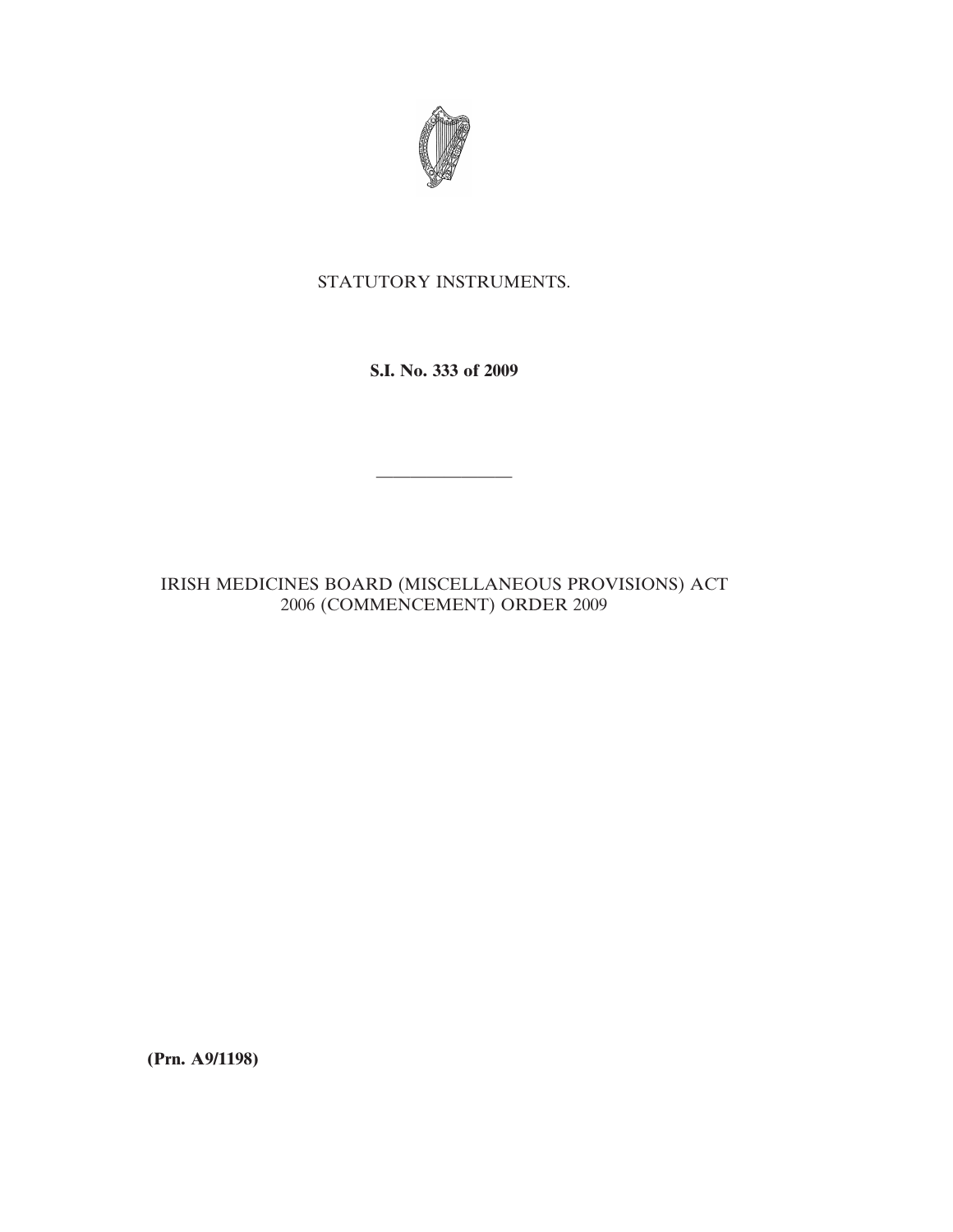## IRISH MEDICINES BOARD (MISCELLANEOUS PROVISIONS) ACT 2006 (COMMENCEMENT) ORDER 2009

I, MARY HARNEY, Minister for Health and Children, in exercise of the powers conferred on me by section 1(7) of the Irish Medicines Board (Miscellaneous Provisions) Act, 2006 (No. 3 of 2006), hereby order as follows:

1. This Order may be cited as the Irish Medicines Board (Miscellaneous Provisions) Act 2006 (Commencement) Order, 2009.

2. Section 28 of the Irish Medicines Board (Miscellaneous Provisions) Act 2006 (No. 3 of 2006) is hereby commenced.



GIVEN under my Official Seal, 24 August 2009.

> MARY HARNEY, Minister for Health and Children.

*Notice of the making of this Statutory Instrument was published in "Iris Oifigiu´il" of* 28*th August*, 2009.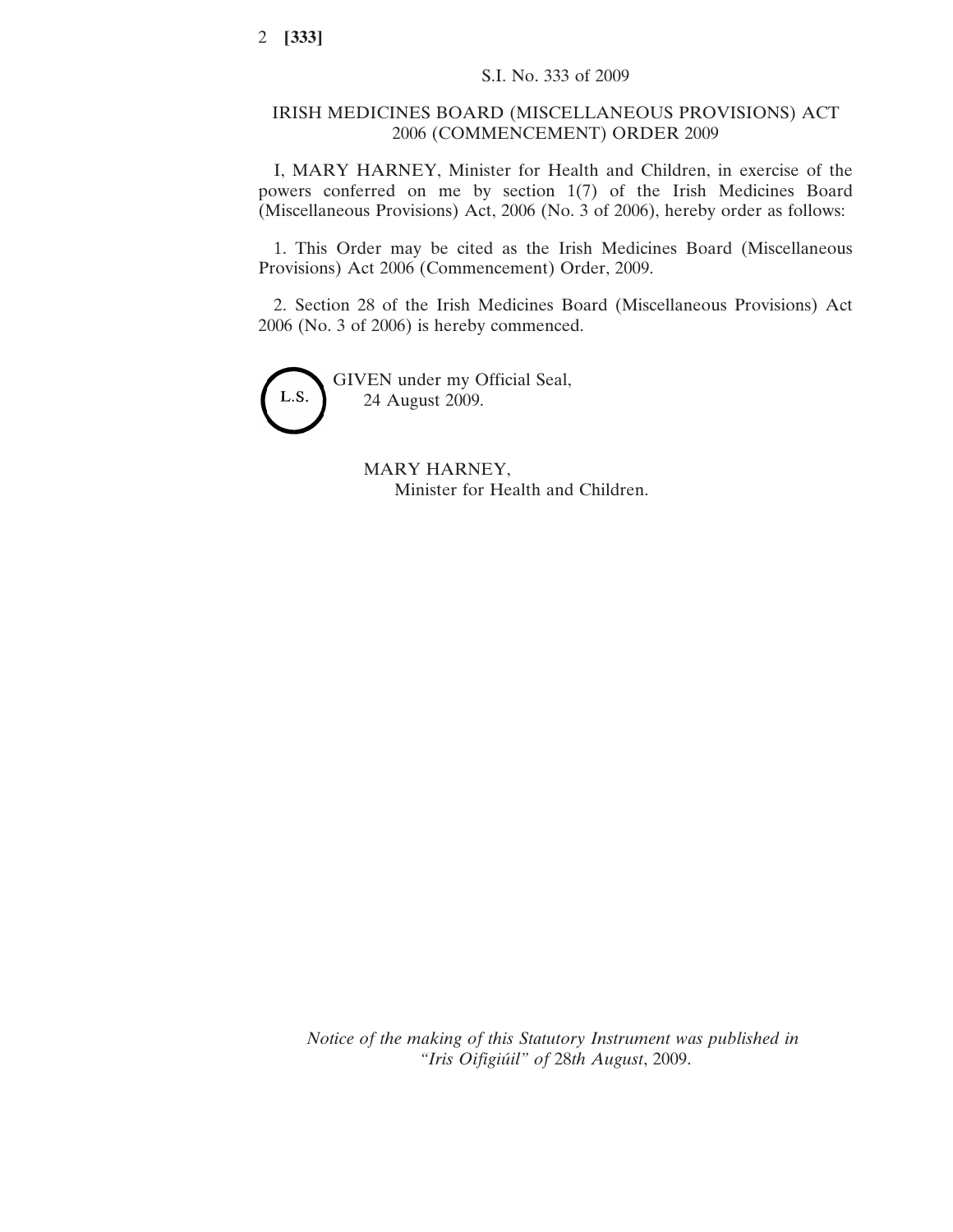**[333]** 3

## EXPLANATORY NOTE

*(This note is not part of the Regulations and does not purport to be a legal interpretation.)*

The effect of amending these Regulations (which amend eligibility for dental, ophthalmic and aural services) is take account of the amendments made to the Health Act, 1970 (No. 1 of 1970) by the Irish Medicines Board (Miscellaneous Provisions) Act of 2006.